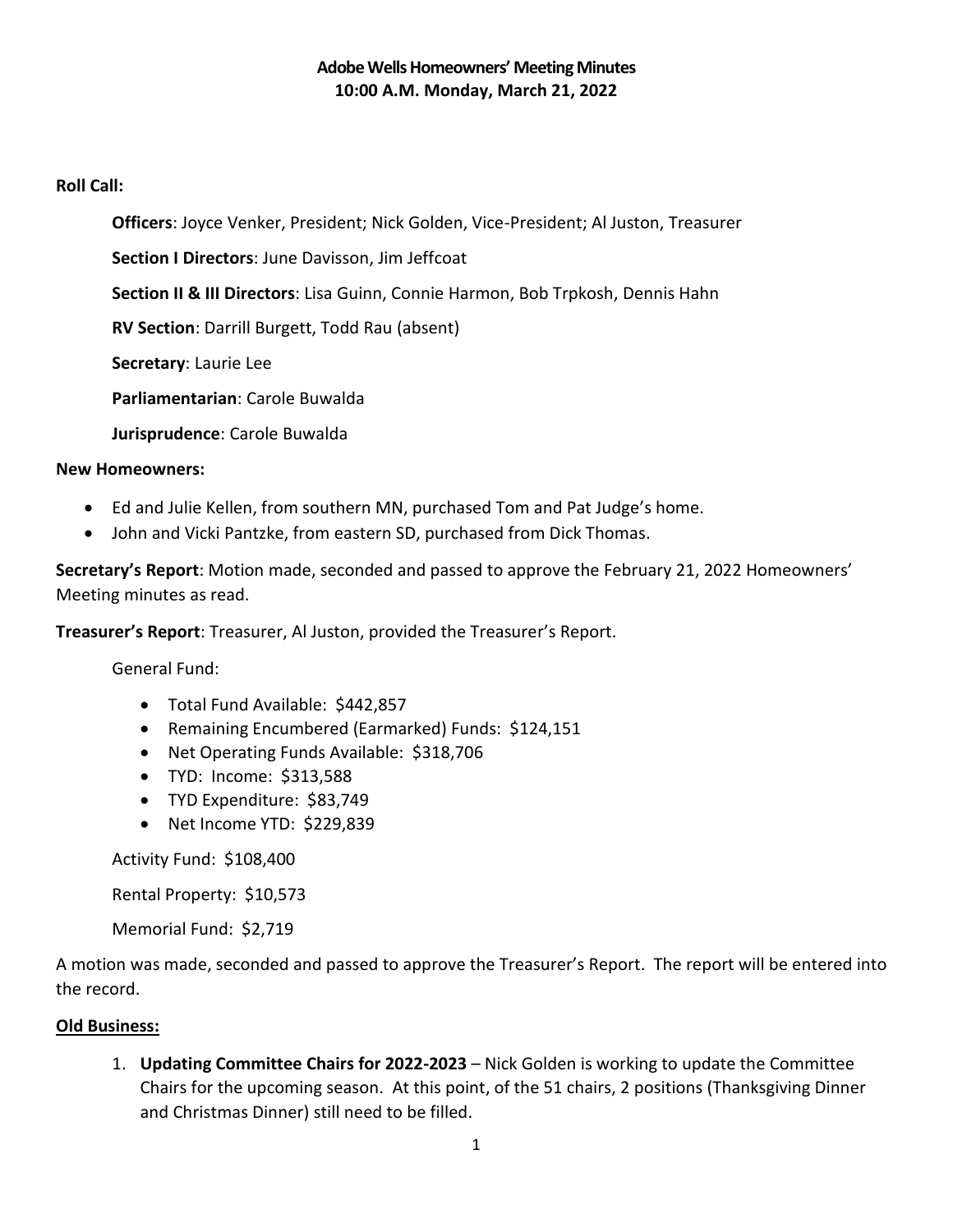- **2. Daffodil Project Update** An attempt is being made to have a meeting with the new McAllen City Engineer, Mr. Eduardo Mendoza, to get a briefing on the status of the Daffodil Project. We want Mr. Mendoza or one of his representatives to brief the Board and answer some questions**.**
- **3. North Vehicle Storage Area**  Adobe Wells Rules and Regulations # 29 states that storage space is available with park approval for extra vehicles, boats, trailers, motor homes, etc. These vehicles need to be correctly licensed by the respective state of the residents. Residents are asked to make sure that anything stored in the vehicle storage area is registered at the business office and is currently licensed. The Board is doing an inventory to see if vehicles are in compliance. If not, the owner will receive a 30-day notice to comply or the vehicle will be towed.
- **4. New Security Cameras -** The new video surveillance cameras that were approved in the budget have been installed: license plate security camera for the 50<sup>th</sup> Street Gate and another camera at the 48<sup>th</sup> Street gate. This allows us to track vehicles when they are in the park.

### **New Business**

- 1. **North Side Pond** The North Side Pond has some holes in it. The United Irrigation District, from whom we receive our water for the ponds, recommended Adobe Wells work with Mr. Juan Pablo Reyes, the person who repairs the district's ponds. He has given us an estimate including supplies and labor to repair four locations in the pond. He also used a rebar and went down 5 feet to check and see if there was any concrete at the bottom. He didn't find any concrete, noting the bottom is Bentonite clay. He recommended that it be left that way so that water isn't lost. It is estimated the job can be completed in 3-5 days. A request has been made to see if he can repair an area at the North Side Swimming Pool where some concrete has broken off. The Board is asking the Homeowners to vote to approve up to \$4,000 from the Activity Fund to cover these repairs (pond and pool). In comparison to the \$13,000 estimated cost of a swimming pool company completing the repairs, this is an inexpensive option. The contract will request the included use of rebar or mesh in addition to the concrete.
- 2. **Security Cameras for Wertz Hall** In the past Wertz Hall had four lesser quality security cameras which were not reinstalled after the renovation. The wiring is still there from the previous cameras. We would like to secure cameras from Texas Security Systems from whom we have purchased all other cameras. We are asking the Homeowners to vote to spend up to \$3000.00 from the General Fund to purchase cameras and wiring for the extra cameras. Cameras will be installed include two at the front door to cover packages, and one each for the pool room, card room, kitchen, office, and side door to Wertz Hall and also cameras at the 19<sup>th</sup> Hole. The new system would have capability for 12 cameras. The cameras have been used in the past to provide information to the McAllen Police Department.
- 3. **Microphones for Wertz Hall & 19th Hole** One of our cordless microphones had disappeared and a replacement would not work with the current system leaving us with one portable microphone and the corded one. That made it very difficult for all to hear at Homeowners Meetings, Happy Hours, etc. In researching options, it was found that many systems were not currently available due to supply chain issues. One system, a Nady 8-microphone set including the mixer, was found that was available and included a \$275 discount if purchased within a short time frame. The new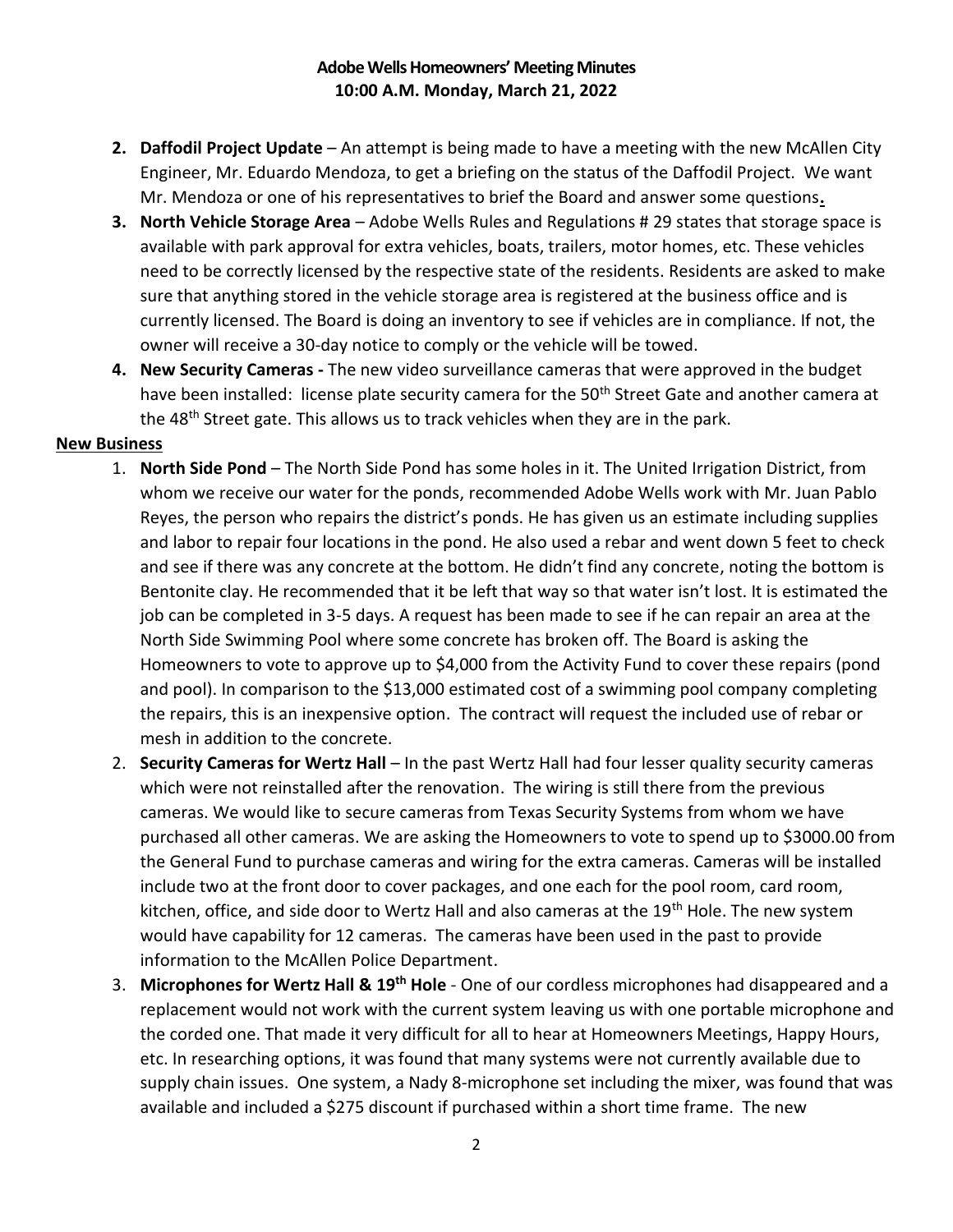microphone package came with a 45-day full refund policy. Previously, the Board voted to go ahead and purchase the system and a 3-year warranty from the Guitar Center. We are asking the Homeowners to approve \$2400 from the Activity Fund to reimburse the General Fund for the new microphone system. The old system will be installed at the 19<sup>th</sup> Hole. The new microphones take 2 AA batteries and last for approximately 10 hours. Some of the new microphones will be stored for future needs. Exterior speakers for the East side of Wertz Hall for use during outside activities such as The All-Park Picnic, Auction, etc. are being considered. Additionally, a locked storage box and a signing-out process for the key is being investigated. The new system is in use today. Appreciation was expressed to Patricia and Mel King for their help with this project and for installing it. Residents are reminded to turn the entire system off including individual microphones after use.

### 4. **Ballots distributed.**

- 5. **Residents' License Plate Numbers to create Data Base for Security Cameras** With the Security Video Cameras currently in use, the system is able to distinguish resident vehicles from those of non-residents if residents' vehicle license plate numbers are loaded into the system. This is why Directors have been going house to house to ask residents for this information. Once loaded, if something happens in Adobe Wells, vehicles of our residents can be automatically excluded, and a search can be made for a vehicle that doesn't belong here. Appreciation is expressed to Linda Manning and Lou Dellinger who have graciously offered to input the information into the system. Many residents have already turned this information in. This list does not replace the need for stickers on the front and back of residents' cars. Residents are requested to remove stickers if the car is sold. Stickers are removeable with a hair dryer. Residents are reminded to register guests in the office and get a pass for visitors' cars (visitors for a day do not need to display a pass).
- 6. **Memorial Tables and Benches** Residents interested in ordering Memorial tables or benches, are to contact President Venker. A 6-foot memorial bench with 47 characters on it is approximately \$500, in-ground anchor kit is approximately \$30, shipping approximately \$70. A hexagon table is approximately \$700. If a resident purchases a bench or table, they will have input into its placement.
- 7. **Update on Sewage Lift station Project** On February 22, 2022, Arnie DeJoode, Mike Manning and the Adobe Wells Officers met with the McAllen Public Utilities Engineering Department Representatives to discuss the final drawings for the Lift Station Abandonment Project. They briefed us on the status of the project and the finalized, signed drawings. At the meeting, Mr. Ramirez stated that he looked at a document that said Adobe Wells owned the Lift Station. Mike forwarded the information to Mr. Barkhurst, our lawyer for the project. Mr. Barkhurst immediately filed a Public Information Act Request to the City of McAllen to determine who owns the Lift Station. When the document is received, a discussion as to an appropriate course of action will be held with the lawyer. The project will then be presented to the Board to decide upon granting an easement to the City and outlining any requirements for the City to obtain the easement.

#### **Announcements**: